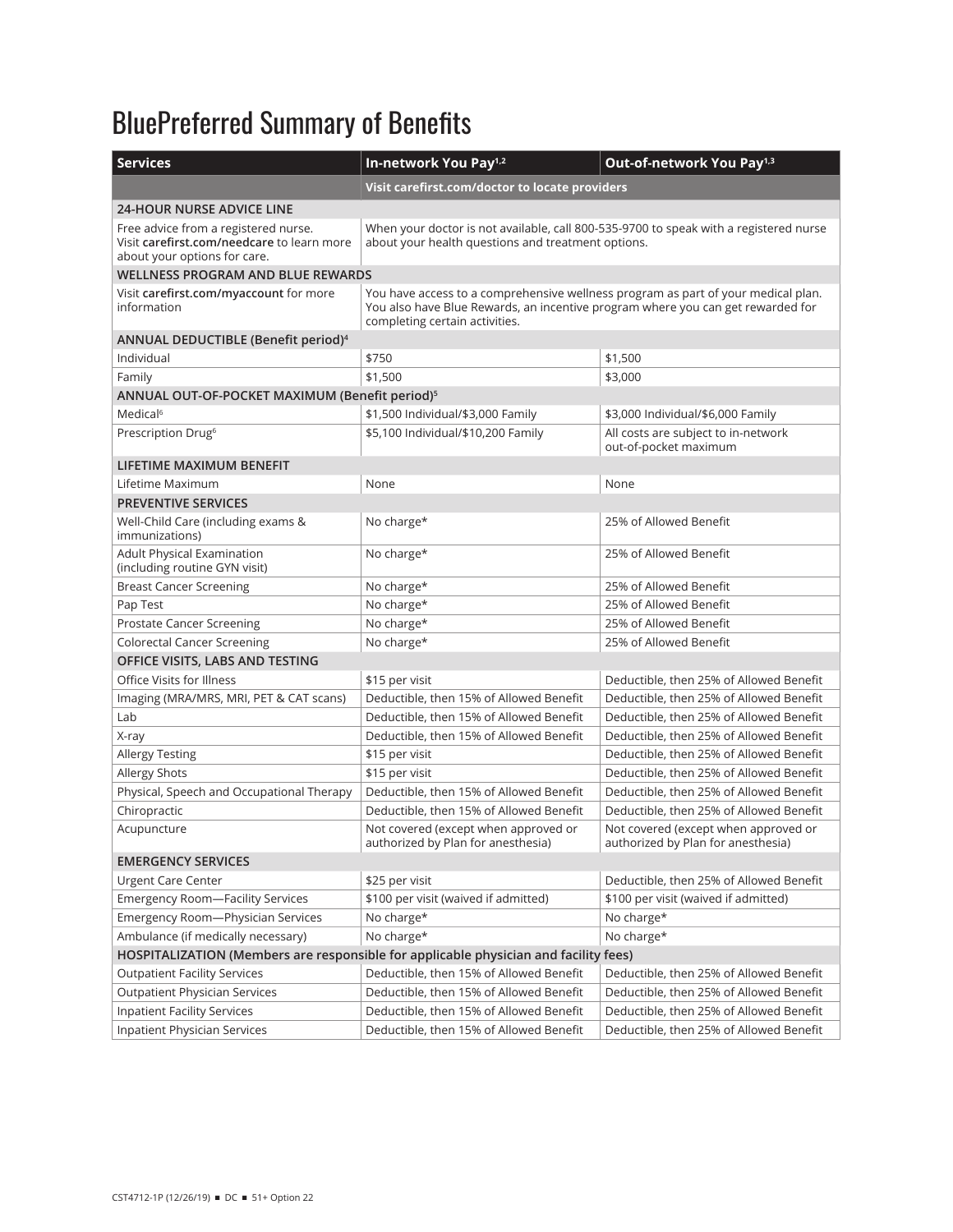## BluePreferred Summary of Benefits

| <b>Services</b>                                                                                                                                      | In-network You Pay <sup>1,2</sup>                  | Out-of-network You Pay <sup>1,3</sup>   |  |
|------------------------------------------------------------------------------------------------------------------------------------------------------|----------------------------------------------------|-----------------------------------------|--|
| <b>HOSPITAL ALTERNATIVES</b>                                                                                                                         |                                                    |                                         |  |
| Home Health Care<br>(limited to 90 visits per episode of care)                                                                                       | Deductible, then 15% of Allowed Benefit            | Deductible, then 25% of Allowed Benefit |  |
| Hospice<br>(Inpatient-limited to maximum 180 day<br>Hospice eligibility period; Outpatient-<br>limited to 60 days per Hospice eligibility<br>period) | Deductible, then 15% of Allowed Benefit            | Deductible, then 25% of Allowed Benefit |  |
| <b>Skilled Nursing Facility</b><br>(limited to 60 days/benefit period)                                                                               | Deductible, then 15% of Allowed Benefit            | Deductible, then 25% of Allowed Benefit |  |
| <b>MATERNITY</b>                                                                                                                                     |                                                    |                                         |  |
| Preventive Prenatal and Postnatal Office<br>Visits                                                                                                   | No charge*                                         | Deductible, then 25% of Allowed Benefit |  |
| Delivery and Facility Services                                                                                                                       | Deductible, then 15% of Allowed Benefit            | Deductible, then 25% of Allowed Benefit |  |
| Nursery Care of Newborn                                                                                                                              | Deductible, then 15% of Allowed Benefit            | Deductible, then 25% of Allowed Benefit |  |
| Artificial and Intrauterine Insemination<br>(limited to six (6) attempts per live birth)                                                             | Deductible, then 50% of Allowed Benefit            | Not covered                             |  |
| Assisted Reproductive Technology <sup>7</sup><br>(limited to three (3) attempts per live<br>birth; and a lifetime maximum benefit of<br>\$100,000)   | Deductible, then 50% of Allowed Benefit            | Not covered                             |  |
| MENTAL HEALTH AND SUBSTANCE USE DISORDER (Members are responsible for applicable physician and facility fees)                                        |                                                    |                                         |  |
| <b>Inpatient Facility Services</b>                                                                                                                   | Deductible, then 15% of Allowed Benefit            | Deductible, then 25% of Allowed Benefit |  |
| Inpatient Physician Services                                                                                                                         | Deductible, then 15% of Allowed Benefit            | Deductible, then 25% of Allowed Benefit |  |
| <b>Outpatient Facility Services</b>                                                                                                                  | No charge*                                         | Deductible, then 25% of Allowed Benefit |  |
| <b>Outpatient Physician Services</b>                                                                                                                 | No charge*                                         | Deductible, then 25% of Allowed Benefit |  |
| <b>Office Visits</b>                                                                                                                                 | \$15 per visit                                     | Deductible, then 25% of Allowed Benefit |  |
| <b>Medication Management</b>                                                                                                                         | \$15 per visit                                     | Deductible, then 25% of Allowed Benefit |  |
| <b>MEDICAL DEVICES AND SUPPLIES</b>                                                                                                                  |                                                    |                                         |  |
| Durable Medical Equipment                                                                                                                            | Deductible, then 15% of Allowed Benefit            | Deductible, then 25% of Allowed Benefit |  |
| Hearing Aids for ages 0-18 (limited to 1<br>hearing aid per hearing impaired ear every<br>3 years)                                                   | Not covered                                        | Not covered                             |  |
| <b>VISION</b>                                                                                                                                        |                                                    |                                         |  |
| Routine Exam (limited to 1 visit/benefit<br>period)                                                                                                  | \$10 per visit at participating vision<br>provider | CareFirst pays \$33, you pay balance    |  |
| <b>Eyeglasses and Contact Lenses</b>                                                                                                                 | Discounts from participating vision<br>centers     | Not covered                             |  |